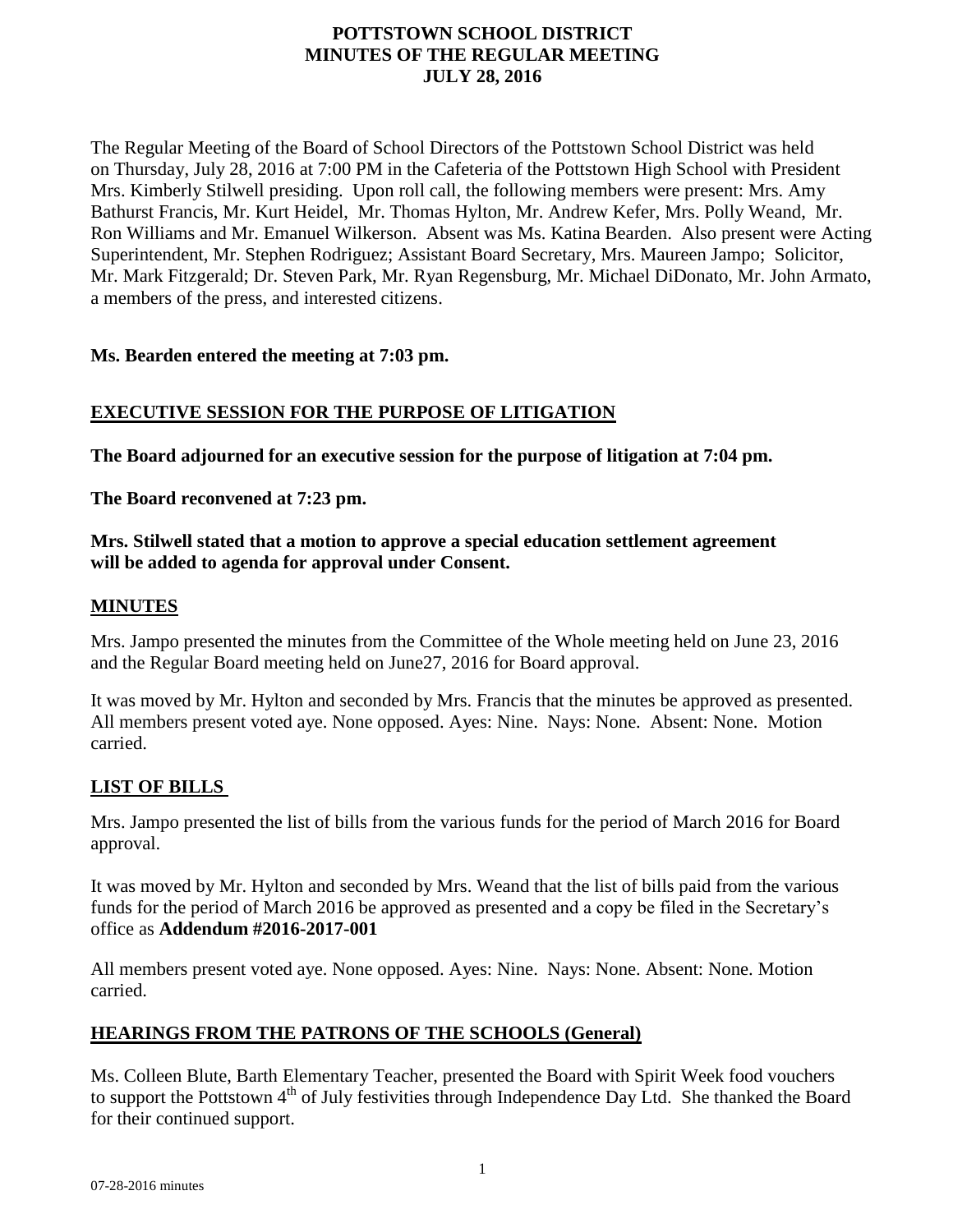# **COMMITTEE REPORTS**

#### POLICY COMMITTEE No July meeting.

#### CO-CURRICULAR ACTIVITIES COMMITTEE

Mr. Williams gave a report on the July 14 Co-Curricular Activities Committee meeting. A 2015-2016 Co-Curricular Activities report indicated approximately 402 students participated in clubs and sports. Brookside Country Club has granted the district's golf team use of their golf course for practices and a majority of matches at no charge. Photos of co-curricular activities were donated by VSN Photos and will be displayed in the Athletic hallway at the high school. Other highlights from the committee meeting included an update on a Junior Fire Fighters Club presented by Borough Council President, Council President Dan Weand and Phillies Fire Company Vice President, Mr. Miles Feather. A written proposal with specific details and figures will be presented at a future meeting for review by the committee and administration.

#### COMMUNITY RELATIONS COMMITTEE

Ms. Bearden gave a report on the topics discussed at the July 14 Community Relations Committee meeting. Representatives from the Family Advisory Committee spoke to the committee members about their goals and all agreed to appoint liaisons for the respective committees for each entity. A grant is being prepared to pursue funds for the Save the Lights fundraiser. Committee members agreed to consider a communications audit as a means to determine an effective communication strategy for the district. The committee continues to work on preparing a newsletter and district calendar to distribute as part of the Community Outreach initiative.

#### CURRICULUM AND TECHNOLOGY COMMITTEE

Mrs. Weand reviewed the minutes from the July 14 Curriculum and Technology Committee meeting. The Technology Department has completed the student information system rollover and configuring the copier management system. A priority task currently in progress is the relocation of fiber bundles on 2 poles at Evans and Beech due to the construction at that site. The committee reviewed and supports two agenda items for board approval: 1) The deletion of two Career and Technical Education Programs and the ESSA Resolution and 2) The ESSA (Every Student Succeed Act) Resolution. Highlights on Social Emotional Learning, Trauma Initiatives and STEAM updates included an agreement with PD Dimensions for Professional Development on Social Emotional Learning. Costs will be shared by the W. K. Kellogg grant and the Curriculum's department budget. The Engineering Technology Robotics Equipment Enhancement has received an equipment upgrade made possible by a grant funding. A reading program introduced to the district by the Masons Lodge is being reviewed by the Curriculum Department. More information will follow.

#### FACILITIES COMMITTEE

Mr. Heidel gave a report of the items discussed at the Facilities Committee meeting held on July 21 Change orders for the Exterior Wall & Site Repairs project were reviewed. Structural issues were found due to deteriorating materials from the original construction of the buildings. The committee supports the change orders. An assessment proposal for the improvement of the Middles School Franklin fields was presented and discussed. It was the general consensus of the committee to wait for more information on the overall cost of the project before making any recommendations to the Board. Installation of the elementary playground equipment is scheduled to begin next week. All equipment is expected to be in place by the start of school. The committee reviewed plans to utilize space at the administration building more effectively. The committee supports using \$15,000 of budgeted funds for air-conditioning in the Ann Jones All-Purpose room.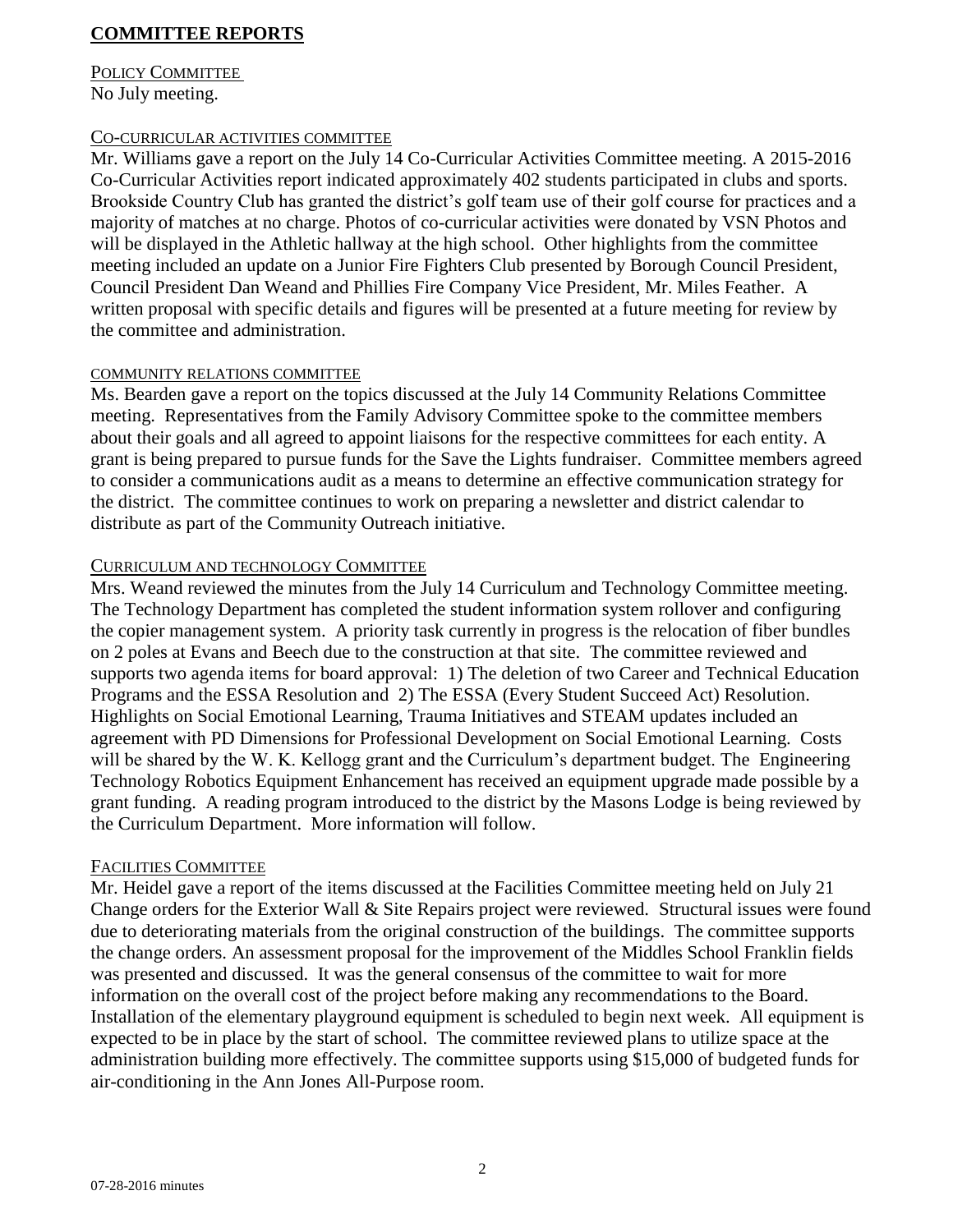### JOINT FINANCE/PERSONNEL COMMITTEE

Mr. Kefer gave a report on the July 21 Joint Finance and Personnel Committee meeting. An executive session was held for the purpose of discussing negotiations with the Federation for Pottstown Teachers and personnel. Dr. George, MCIU Executive Director, presented an update on the Superintendent Search. The committee agreed to begin the search in October with an effective start date to be July 1, 2017. Personnel items, contracts and the final draft of the LERTA Resolution were reviewed and supported by the committee. A classroom analysis of  $4<sup>th</sup>$  and  $5<sup>th</sup>$  grade was reviewed by the committee. The overall analysis showed a trend of increases in  $5<sup>th</sup>$  grade. The majority of the committee members support the addition of a  $5<sup>th</sup>$  grade teacher which would reduce the class size from 28 to 25 students.

### BOROUGH LIAISON

Mr. Heidel reviewed highlights from the July Borough Council meetings. Borough Council President addressed a newspaper article that miss-represented wages and compensation comparisons. Agenda items discussed included the Mayor's report looking to the school district for a solution to students that are brought to the police station due to not being picked up at the end of a school day. The public hearing for the LERTA Ordinance was held on July 11<sup>th</sup>. Council approved advertising to amend the Master Traffic Ordinance.

Board Members inquired about the how many times students are placed at the police station. Mr. Rodriguez explained it is extreme cases that result in students being taken to the police station and is a last resort when parents/guardians cannot be located. He will follow up with a report to the Policy Committee.

### MONTGOMERY COUNTY LEGISLATIVE COMMITTEE , PSBA REPRESENTATIVE, MONTGOMERY COUNTY INTERMEDIATE UNIT

Mr. Williams reported on several legislative items as discussed at the committee level. He spoke about the Education Funding plan, Pennsylvania's social security deficit, Plan Con reimbursements, and requirements for data collection reduction. Mr. Williams gave an update on the pension obligation as outlined in a recent PSBA bulletin.

# **Mr. Wilkerson exited the meeting at 7:55 pm.**

# **APPROVAL OF CONSENT ITEMS**

Mr. Rodriguez presented the Consent Items for Board approval and Non-Consent Items for Board consideration.

It was moved by Mrs. Francis and seconded by Mr. Kefer that the following consent items be approved in accordance with Policy 005, as recommended by the Superintendent of Schools:

# **PERSONNEL**

# **Resignations/Terminations**

Professional

Dennis Arms, Elementary Librarian, Franklin Elementary, resignation effective August 26, 2016; employed since August 30, 2010.

Ratify Christine Fiorillo, Emotional Support Teacher, Rupert Elementary, resignation effective July 5, 2016; employed since June 27, 2004.

Ratify Robert Benton, Elementary Teacher, Pottstown Middle School, effective July 12, 2016; employed since August 27, 2013.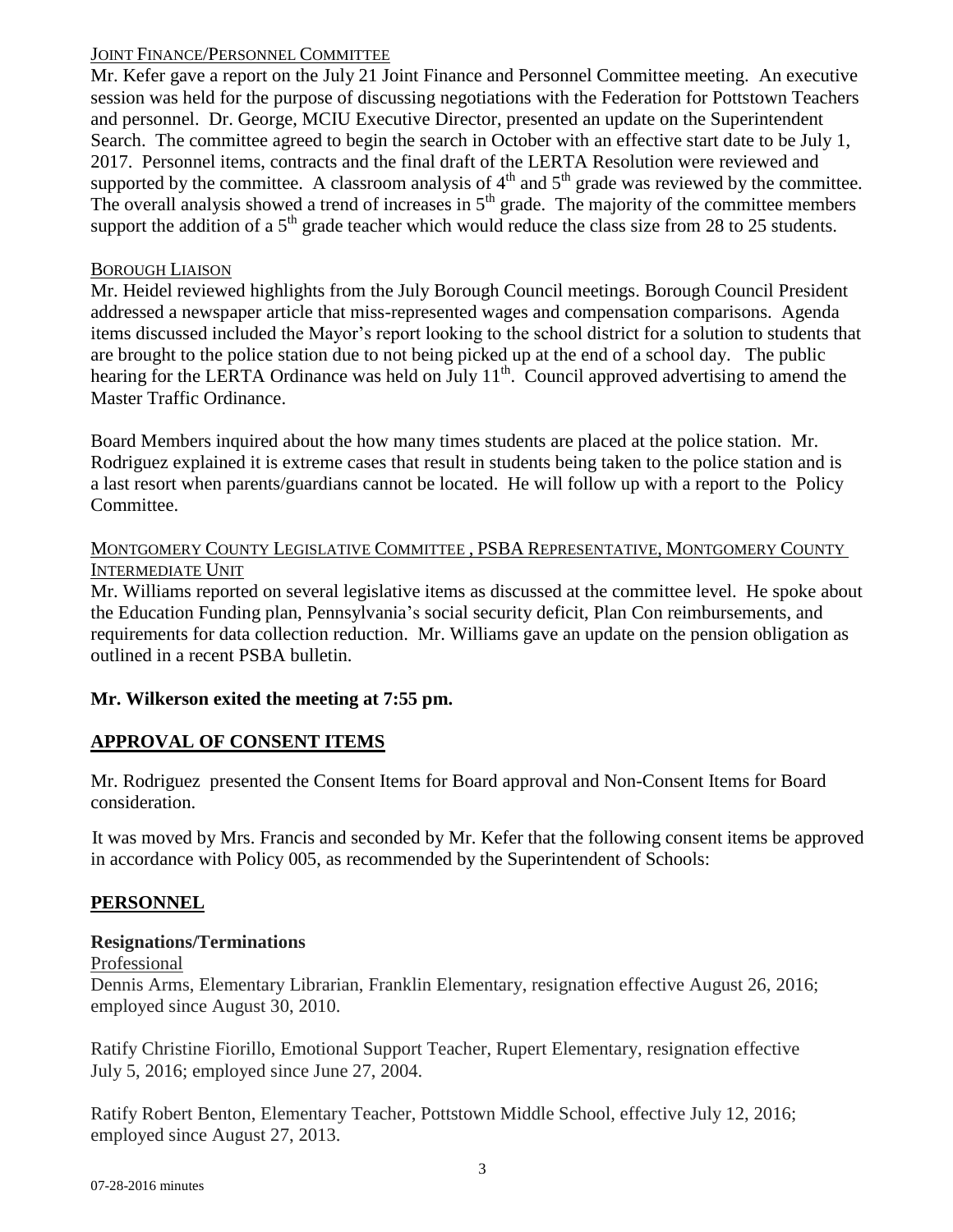Laura Wise, Secondary Teacher, Pottstown High School, resignation effective September 17, 2016 employed since January 20, 2009.

Dorothy McCrone, Secondary Special Education eacher, Pottstown High School, resignation effective September 18, 2016, employed since August 21, 2012.

Elizabeth Haring, Elementary Special Education Teacher, Lincoln Elementary, resignation effective September 23, 2016, employed since June 29, 2006.

### Exempt

Robert Shoener, Occupational Therapist, resignation effective August 12, 2016; employed since August 8, 2007.

Jane Bennett, Community Engagement Coordinator, resignation effective October 7, 2016; employed since February 23, 2014.

# **Leaves**

Professional

Ratify Lisa Rossi, Elementary Teacher, request for leave of absence covered by Family Medical Leave Act, effective May 31, 2016, end date June 15, 2016.

# **Change in Position and/or Salary**

Administrative

Ryan Regensburg, from Secondary Teacher to Assistant Principal, Pottstown Middle School, effective August 9, 2016, \$71,162/yr (replace A. Cooper).

Classified

Shanti Louallen, from Substitute Support Staff to Van Assistant, Administration Bldg., effective August 22, 2016, \$11.92/hr (replaces S. Jeter).

Kerry Kline, from Intervention Assistant to Library Assistant, Lincoln /Rupert Elementary, effective August 24, 2016, no change in hourly rate.

# **Elections**

Administrative

Deena Cellini, Director of Human Resources, Administration Building, effective August 8, 2016, \$115,000/yr.

# Professional

Erin Duffy, Secondary Special Education Teacher, Pottstown Middle School, effective August 23, 2016 \$44,168/yr, Step 1 -Bach (replaces L.Smoyer).

Samantha Weaver, Elementary Librarian, Franklin Elementary, effective August 23, 2016, \$43,768/yr, Step 1 -Std (replaces D.Arms).

Classified Ratify Chase McKain, Summer Cleaner, Buildings and Grounds, effective July 12, 2016, \$11.51/hr.

Alivia Lopez, Part-time Student Intern, effective August 8, 2016, \$10.79/hr.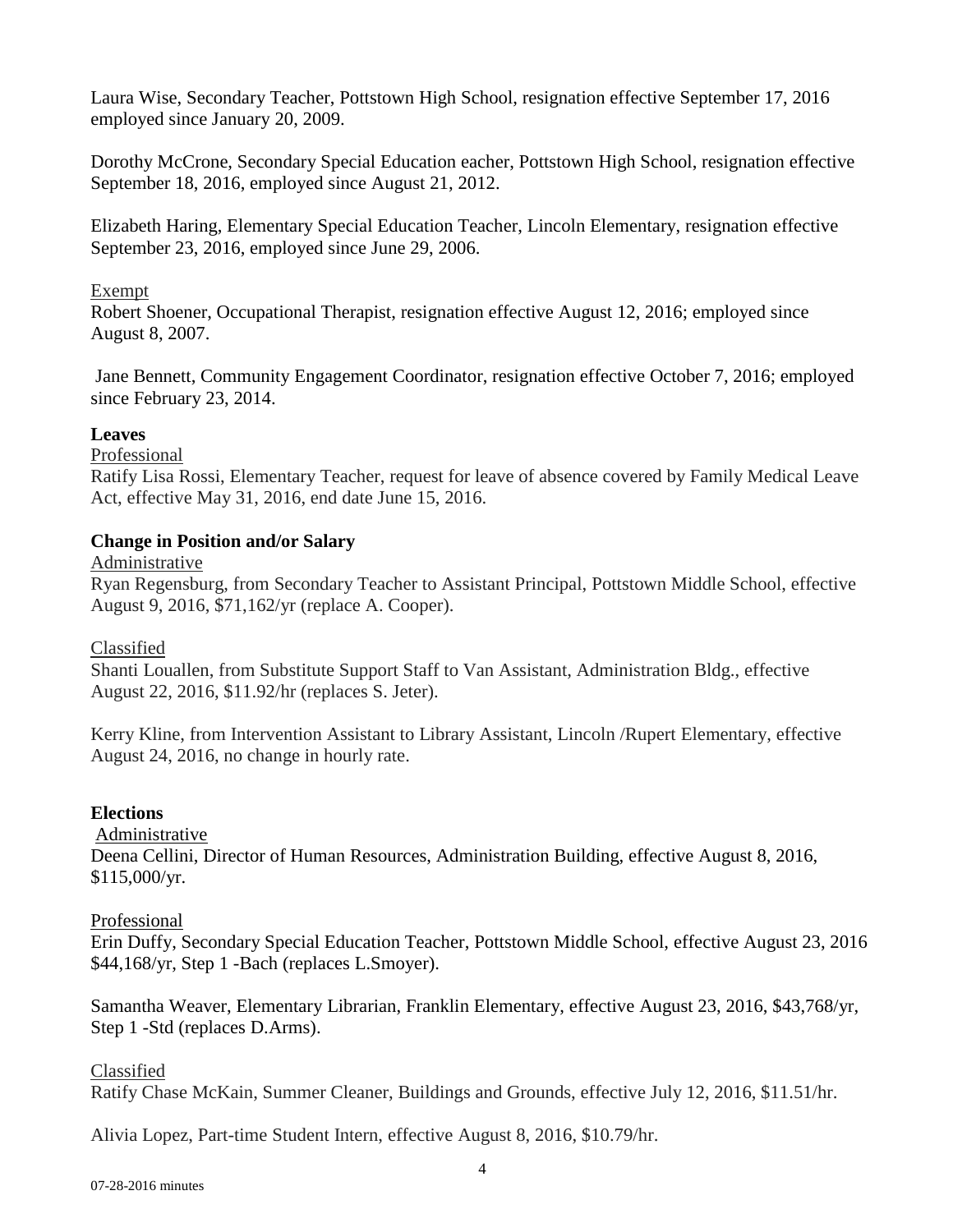Claire Fetterman, Part-time Student Intern, effective August 1, 2016, \$10.79/hr.

Christina Kelly, Long Term Substitute Cafeteria Worker, Pottstown High School, effective August 24, 2016, \$11.74/hr (coverage for C. Bender)

Katie Busch, Long Term Substitute Cafeteria Worker, Pottstown High School, effective August 24, 2016, \$11.74/hr (coverage for J. Bentz).

Addition(s) to Summer Food Service Program, June 15, 2016 through August 26, 2016 Diane Martz, Summer Food Service Worker, \$12.28/hr.

#### **Co-Curricular Assignments:**

| Correction to 2015/2016 Co-Curricular Assignments - District/Building |                                        |                       |       |          |  |
|-----------------------------------------------------------------------|----------------------------------------|-----------------------|-------|----------|--|
| Bldg.                                                                 | <b>Professional Agreement Category</b> | Name                  | Level | Stipend  |  |
| MS.                                                                   | Dept. Chair - Math (1/2 stipend)       | Cynthia Ziegler ----- |       | \$474.50 |  |
| MS.                                                                   | Dept. Chair - Math (1/2 stipend)       | Dana DiDonato -----   |       | \$474.50 |  |

#### **Tuition Reimbursement**

| Professional             |            |                     |          |
|--------------------------|------------|---------------------|----------|
| Name                     | School     | $06/30/16$ deadline |          |
| <b>Bradley Mayberry</b>  | Barth      | \$                  | 1,845.00 |
| Nicole Leh               | Rupert     | \$                  | 748.00   |
| Corina Miller            | Rupert     | \$                  | 24.00    |
| <b>Jacquelyn Mathias</b> | <b>PHS</b> | \$                  | 1,335.00 |
| Diane Shoffstall         | <b>PHS</b> | \$                  | 1,335.00 |
| Ian Lawrence             | <b>PMS</b> | \$                  | 1,590.00 |
| Mandy Wampole            | Lincoln    | \$                  | 1,590.00 |
| Pam Pascal               | <b>PHS</b> | \$                  | 399.00   |
| Lee Ann McCullough       | <b>PHS</b> | S                   | 900.00   |
|                          |            |                     |          |

| <b>Support Staff/Exempt</b> |              |                       |
|-----------------------------|--------------|-----------------------|
| Name                        | Bldg.        | Amount                |
| Gerauldine Alderfer         | <b>Barth</b> | $\frac{\$}{2,000.00}$ |

#### **Tenure/Permanent Contracts**

| Name:                 | Bldg.      | <b>Eligible Date</b> |
|-----------------------|------------|----------------------|
| Pamela Pascal         | <b>PHS</b> | 04/30/2015           |
| Hilary Tutrani        | <b>PMS</b> | 08/21/2015           |
| <b>Beth Taylor</b>    | <b>PMS</b> | 11/08/2015           |
| <b>Thomas Simpson</b> | <b>PMS</b> | 08/21/2015           |

#### **PROFESSIONAL LEAVES**

| Bldg.      | Name                               | Conf. Title                                              | Location    | Dates Attend Cost |                                                                     |
|------------|------------------------------------|----------------------------------------------------------|-------------|-------------------|---------------------------------------------------------------------|
| <b>PMS</b> | Jennifer Mitchell-<br>Winterbottom | Discovery Schools STEM<br><b>Emersion Summer Program</b> | Chicago, IL | 07/17/16          | $07/14/2016 - $1,500$ shared costs<br><b>STEAM Grant and</b>        |
|            | Franklin Jennifer Swenk            |                                                          |             |                   | Dept budget                                                         |
| Rupert     | <b>Matthew Moyer</b>               | 21st Century Summer Inst.                                | Phoeniz, AZ | 07/21/2016        | $07/18/2016 - $1,750.000$ pd from<br>21 <sup>st</sup> Century Grant |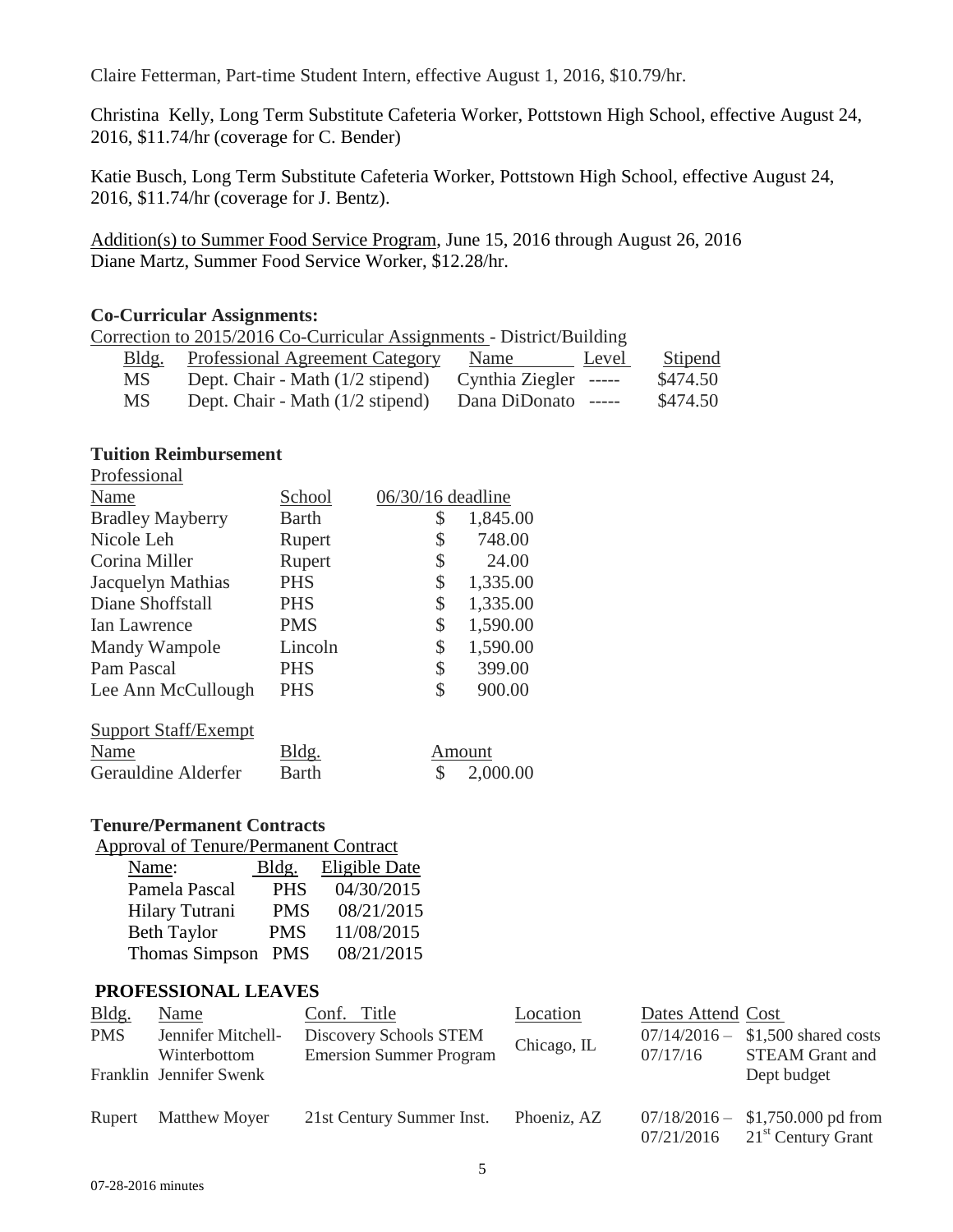| Admin | Richard Hug    | <b>PASBO</b> Steel Eagle              | PA. | 07/08/2016               | Bedford Springs, $07/07/2016 - $0.00$ pd by PASBO |
|-------|----------------|---------------------------------------|-----|--------------------------|---------------------------------------------------|
| Admin | Linda S. Adams | 2016 Bus. Mgrs. Workshop Pocono Manor |     |                          | 09/28/2016- \$390 each pd by                      |
|       | Maureen Jampo  |                                       |     | $09/30/2016$ dept budget |                                                   |

# **CTE PROGRAMS FOR DELETION IN STATE REPORTING SYSTEM**

The Superintendent recommends the Board approve the deletion of the following Career and Technical Education Programs to remain in compliance with PDE regulations: Accounting Technology and Business Technology. These programs are marked for deletion due to chronic low enrollment.

# **EVERY STUDENT SUCCEEDS ACT RESOLUTION**

The Superintendent recommends the Board approve the Every Student Succeeds Act Resolution and a copy be filed in the Secretary's office as **Addendum #2016-2017-002** . The Board authorizes the administration to send copies of the adopted resolution to the appropriate state legislators and legislative departments.

# **LERTA RESOLUTION**

The Superintendent recommends the Board approve the LERTA Resolution as presented supporting the enactment of the ordinance establishing a LERTA district by Borough Council and a copy be filed in the Secretary's office as **Addendum #2016-2017-003.** 

### **CONTRACTS**

The Superintendent recommends the Board approve/ratify the following contracts as presented and copies be filed in the Secretary's office as **Addendum #2016-2017-004.** 

- 1. The Academy 3. The Lincoln Center
- 2. NHS School 4. Progressions School

# **EXTERIOR WALL & SITE REPAIR CHANGE ORDERS**

The Superintendent recommends the Board approve the following change orders as presented: J.P.S. Construction Co. Inc. - Field House/MS/Franklin/Lincoln \$61,268.94

# **SPECIAL EDUCATION SETTLEMENT AGREEMENT**

Motion to approve a Special Education Settlement agreement pursuant to the terms and conditions outlined in the confidential settlement release agreement and a copy be filed in the Secretary's office as **Addendum #2016-2017-005**. The Board Secretary is further authorized to sign the settlement agreement on behalf of the Board.

Upon roll call vote, all members present voted aye for the above consent items. Ayes: Eight. Nays: None. Absent: One. Motion carried.

# **NON-CONSENT**

None.

# **UNFINISHED BUSINESS**

None.

#### **NEW BUSINESS**

1. Proposed Pilot Program – donation letters to non-profit organizations in lieu of taxes. Mr. Hylton asked that the Board to consider a motion authorizing the solicitor to work out an agreement with the Borough to send one letter on behalf of the school district and borough. Currently, the borough sends a annual letter. The solicitors for both entities could work out details on distribution of the proceeds.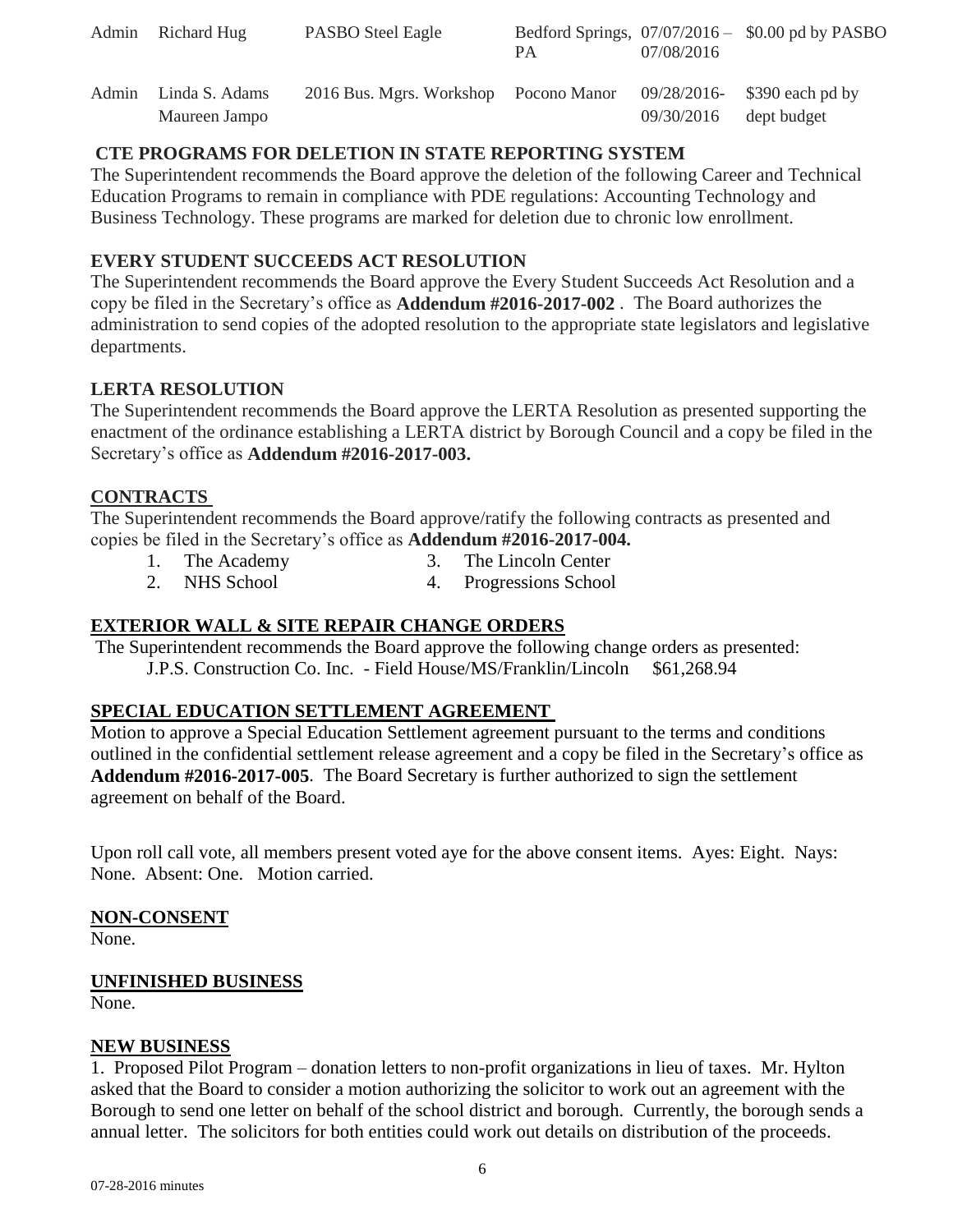Mrs. Stilwell called for a straw vote. All members agreed. None opposed.

Mr. Rodriguez will communicate this motion to the solicitor.

2. Meadow at Edgewood - Mr. Hylton requested a presentation be made at the August meeting. Mr. Gary Gimbert, Natural Lands Trust, will explain why meadows are beneficial and what would need to be done.

Board Members engaged in discussion regarding charging for the use of district parking areas. Discussion focused on a previous event that took place at the Hill School resulting in some parking issues. Mrs. Stilwell directed additional discussion to take place at the committee level.

# **INFORMATION**

1. Monthly Meeting Notice

#### **FEDERATION REMARKS**

Mr. DiDonato congratulated the new administrators. He expressed his gratitude and that of the teachers for the Board's support of the ESSA Resolution and for supporting the addition of one 5<sup>th</sup> grade teacher. Mr. DiDonato also thanked Ms Blute for her efforts to support the community and students and he thanked the buildings and grounds staff , Mr. Kripplebauer and Mrs. Hug for their work in preparing the buildings for the new school year.

### **ROUND TABLE**

Mr. Heidel congratulated all the new hires.

Mrs. Weand – no comment.

Mr. Williams – no comment.

Mr. Kefer was pleased to announce that he is officially a PSD Parent. His daughters are enrolled in the Pottstown School District and he thanked Mrs. Morais for making registration a pleasant experience.

Mrs. Francis – no comment.

Mr. Hylton – no comment.

Ms. Bearden noted that The Hill School has a great partnership with Pottstown. She believes they should manage the parking when hosting events.

Mr. Heidel reminded the Board of a Pottstown Let's Talk town meeting to take place on August 1<sup>st</sup> at Connections on High.

Mr. Rodriguez congratulated the new administrators. He was pleased to report the summer cleaning is going well. Some announcements for the start of the school year included a conference that Dr. White will be attending to talk about the successful cyber program and an invitation to all board members to attend the August Family Advisory Committee meeting. He thanked the Board for their support in his new position and looks forward to this new school year.